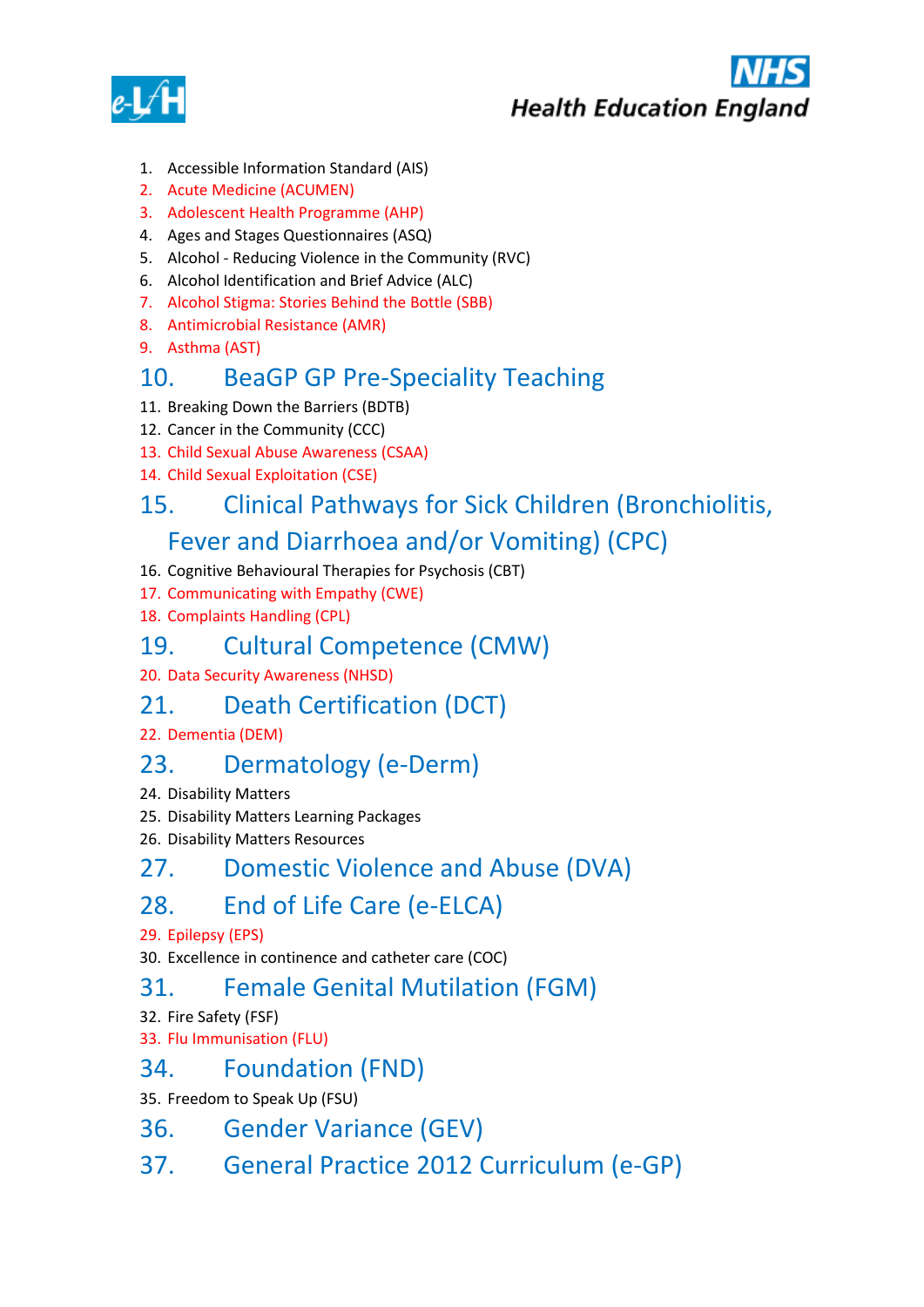**Health Education England** 

38. Genomics Education Programme (GEN)

## 39. GP Induction and Refresher Scheme (IGP)

40. Harm Free Care (HFC)

41. Health & Safety (HSF)

## 42. Healthy Child Programme (HCP)

## 43. Healthy School Child Programme (HSC)

44. Identifying and Supporting Victims of Modern Slavery (TRF)

45. Improving Mouth Care (MTH)

### 46. Induction for International Doctors (INT)

- 47. Leadership Foundations (LDF)
- 48. Literature Searching (LTS)

# 49. Making Every Contact Count (MECC)

#### 50. Manual Handling (MHD)

51. Medical Examiner (MEX)

### 52. Medical Problems in Pregnancy (MPP)

53. Mental Capacity and Consent (MCC)

## 54. Mental Health Awareness for GPs (MHG)

- 55. Mental Health Awareness Programme (MHP)
- 56. Mental Health Crisis Support Training (MHC)
- 57. MindEd Core Content (Universal)
- 58. MindEd Combining Therapies
- 59. National Registration Authority and Smartcard Policy (RAP)
- 60. NHS Cervical Screening Programme
- 61. NHS Continuing Healthcare (CHC)
- 62. NHS Fetal Anomaly Screening Programme (FASP)

# 63. NHS Health Check (HCV)

- 64. NHS Healthcare for the Armed Forces (VTH)
- 65. NHS Newborn Blood Spot (NBS) Screening Programme
- 66. NHS Newborn Hearing Screening Programme (NHSP)

## 67. NHS Newborn Infant Physical Examination (NIPE)

### Programme

- 68. NHS Sickle Cell and Thalassaemia (SCT) Screening Programme
- 69. NICE Guidance (NICE)
- 70. Obesity (BMI)
- 71. Occupational Health (OCC)
- 72. Ophthalmology (Eye-Site)
- 73. Overseas Visitors Cost Recovery (OVM)